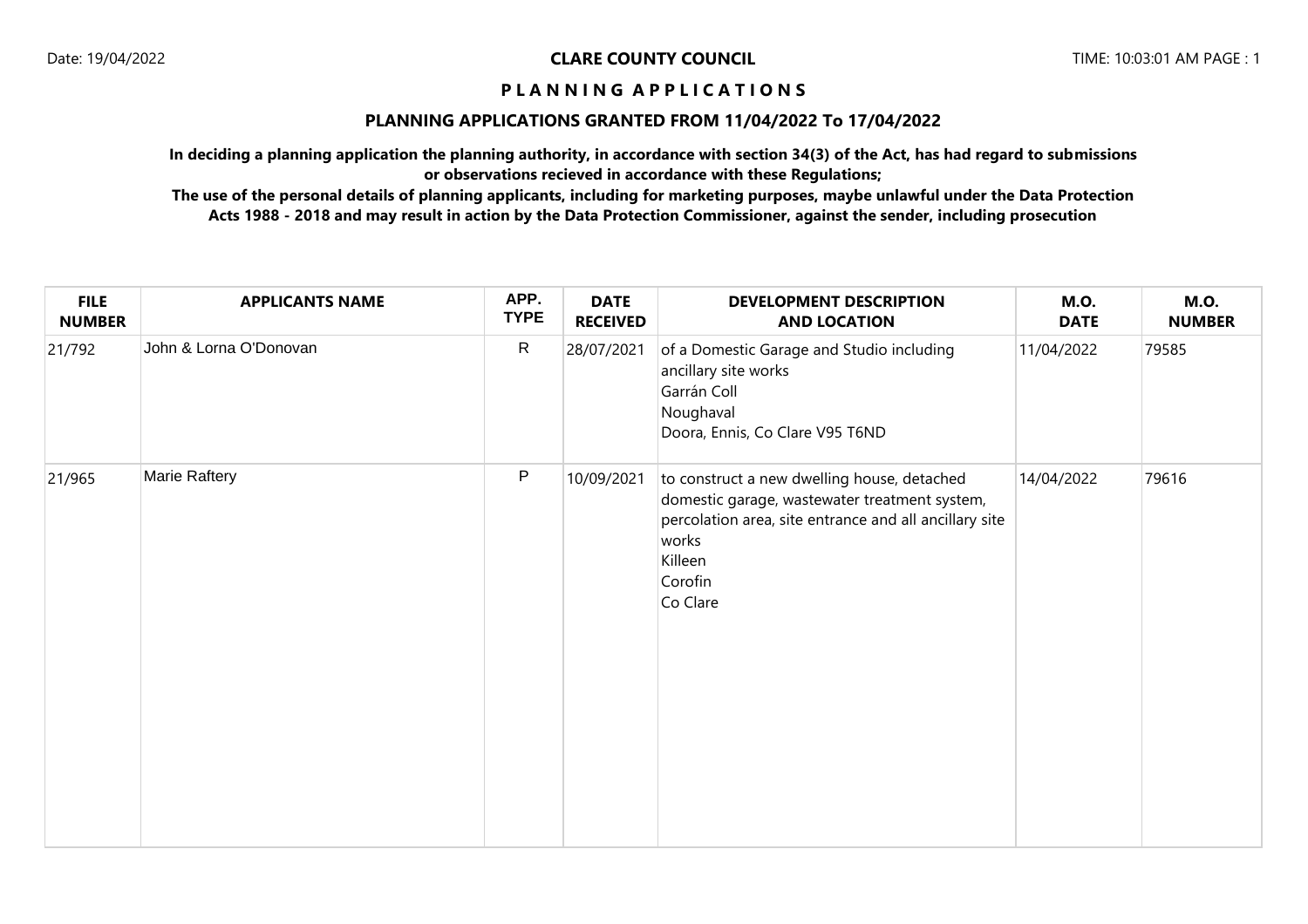## **PLANNING APPLICATIONS GRANTED FROM 11/04/2022 To 17/04/2022**

**In deciding a planning application the planning authority, in accordance with section 34(3) of the Act, has had regard to submissions or observations recieved in accordance with these Regulations;**

| 21/998  | Breda Joyce    | P            | 22/09/2021 | for the development will consist of the following: $1 \mid 12/04/2022$<br>(a) construction of a new single storey extensions<br>to house and shed, including associated alterations<br>to existing structures and all associated<br>landscaping, site development works. (b<br>enhancement of existing wastewater treatment<br>system including replacement of existing septic<br>tank with new wastewater treatment unit and 2.<br>retention of alterations to existing dormer windows<br>to east and west elevations, installation of corner<br>windows and demolition of dormer to east with<br>replacement roof light, together with all associated<br>site works<br>Munnia<br>Burren,<br>Co Clare |            | 79593 |
|---------|----------------|--------------|------------|--------------------------------------------------------------------------------------------------------------------------------------------------------------------------------------------------------------------------------------------------------------------------------------------------------------------------------------------------------------------------------------------------------------------------------------------------------------------------------------------------------------------------------------------------------------------------------------------------------------------------------------------------------------------------------------------------------|------------|-------|
| 21/1079 | Lawrence Healy | $\mathsf{P}$ | 13/10/2021 | to build a new dwelling house, install a Waste<br>treatment System and all associated site and<br>ancillary works<br>Carrownaclogh,<br>Ennistymon,<br>Co Clare                                                                                                                                                                                                                                                                                                                                                                                                                                                                                                                                         | 12/04/2022 | 79594 |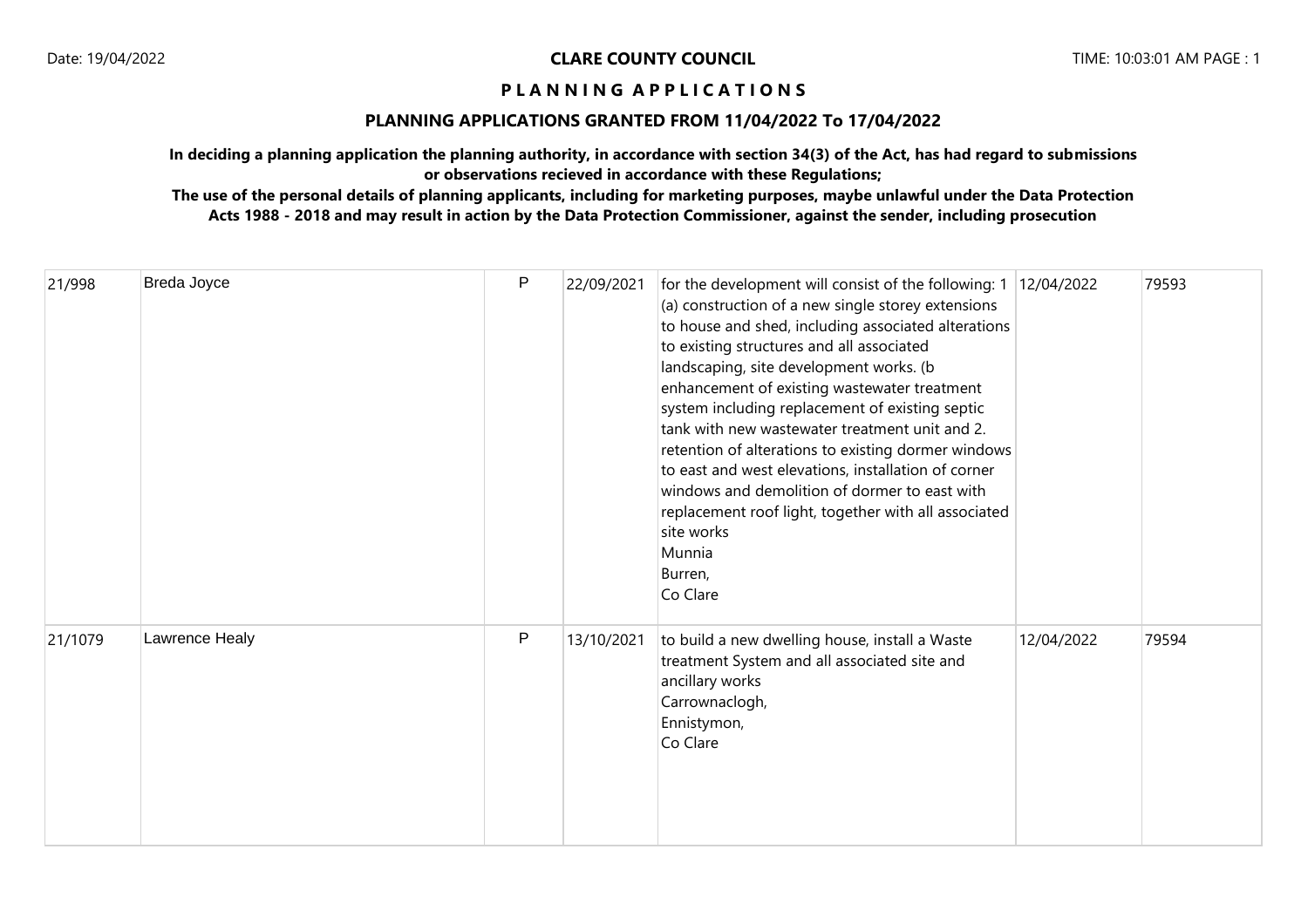## **PLANNING APPLICATIONS GRANTED FROM 11/04/2022 To 17/04/2022**

**In deciding a planning application the planning authority, in accordance with section 34(3) of the Act, has had regard to submissions or observations recieved in accordance with these Regulations;**

| 21/1121 | Rachel Lyons      | P            | 22/10/2021 | to construct a dwelling house with attached car-<br>port and garage, effluent treatment system, new<br>entrance from public road, and all associated site<br>works<br>Dromore<br>Ruan<br>Co Clare                                                                                                    | 14/04/2022 | 79613 |
|---------|-------------------|--------------|------------|------------------------------------------------------------------------------------------------------------------------------------------------------------------------------------------------------------------------------------------------------------------------------------------------------|------------|-------|
| 22/131  | Fintan O'Donoghue | $\mathsf{R}$ | 16/02/2022 | of 1. The Storage Shed to the rear of the property<br>2. The conversion of the attached Garage to a<br>living area within the Dwelling house, the resultant<br>changes to the fenestration and all associated site<br>and ancillary works<br>Ballybeg<br>Kildysart Road,<br>Ennis, Co Clare V95 Y6K7 | 12/04/2022 | 79595 |
| 22/132  | Patrice Tuohy     | P            | 16/02/2022 | to erect a dwelling house and garage, entrance<br>and driveway, install an effluent treatment system<br>and percolation area and all associated site works<br>Kildavin<br>Feakle<br>Co Clare                                                                                                         | 12/04/2022 | 79600 |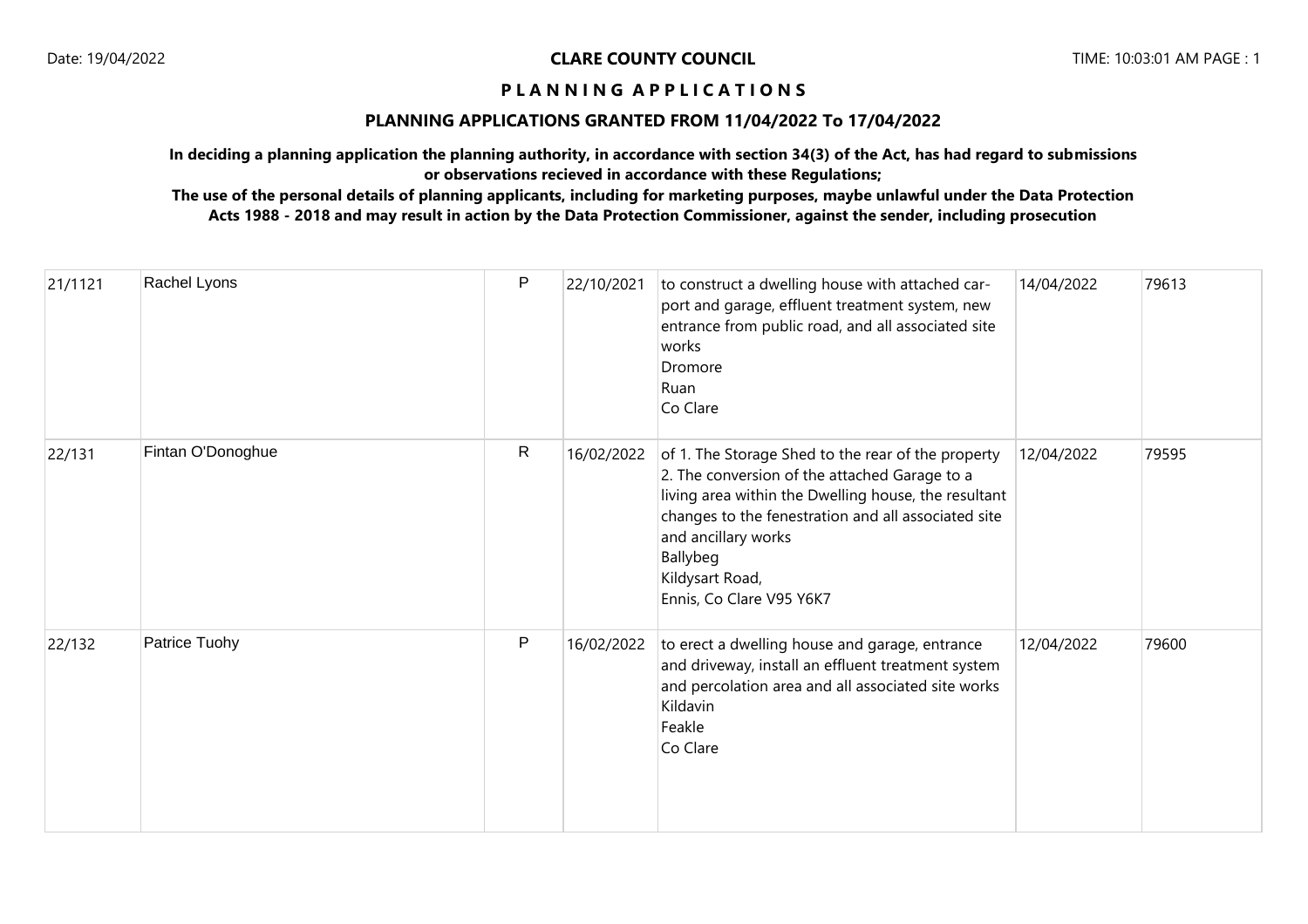## **PLANNING APPLICATIONS GRANTED FROM 11/04/2022 To 17/04/2022**

**In deciding a planning application the planning authority, in accordance with section 34(3) of the Act, has had regard to submissions or observations recieved in accordance with these Regulations;**

| 22/134 | Robert Wollin (MeiraGTx)          | P | 16/02/2022 | for a period of 3 years for the provision of single<br>storey prefabricated temporary office<br>accommodation and all associated site<br>development works<br>Buildings 2 & 3 Block K<br>Airport Avenue,<br>Shannon Free Zone, Shannon, Co Clare                                                                                                                                                                                                                                                                                                                                                        | 11/04/2022 | 79590 |
|--------|-----------------------------------|---|------------|---------------------------------------------------------------------------------------------------------------------------------------------------------------------------------------------------------------------------------------------------------------------------------------------------------------------------------------------------------------------------------------------------------------------------------------------------------------------------------------------------------------------------------------------------------------------------------------------------------|------------|-------|
| 22/139 | The Commissioners of Public Works | P | 17/02/2022 | for the proposed building upgrade works to, DSP<br>Intro Office, Block 1, Government Buildings, Kilrush<br>Road, Ennis, Co Clare. Works include: a)<br>Replacement roof finish and rooflight; b) New PV<br>panels to roof; c) New external wall insulation and<br>render; d) Elevational changes to include new<br>doors and entrance lobby screens; e) New service<br>yard to the south-west of the building; f) Changes<br>to the site layout to include EV charge points. All<br>with associated site works<br>DSP Intreo Office, Block 1,<br>Government Buildings,<br>Kilrush Road, Ennis, Co Clare | 13/04/2022 | 79604 |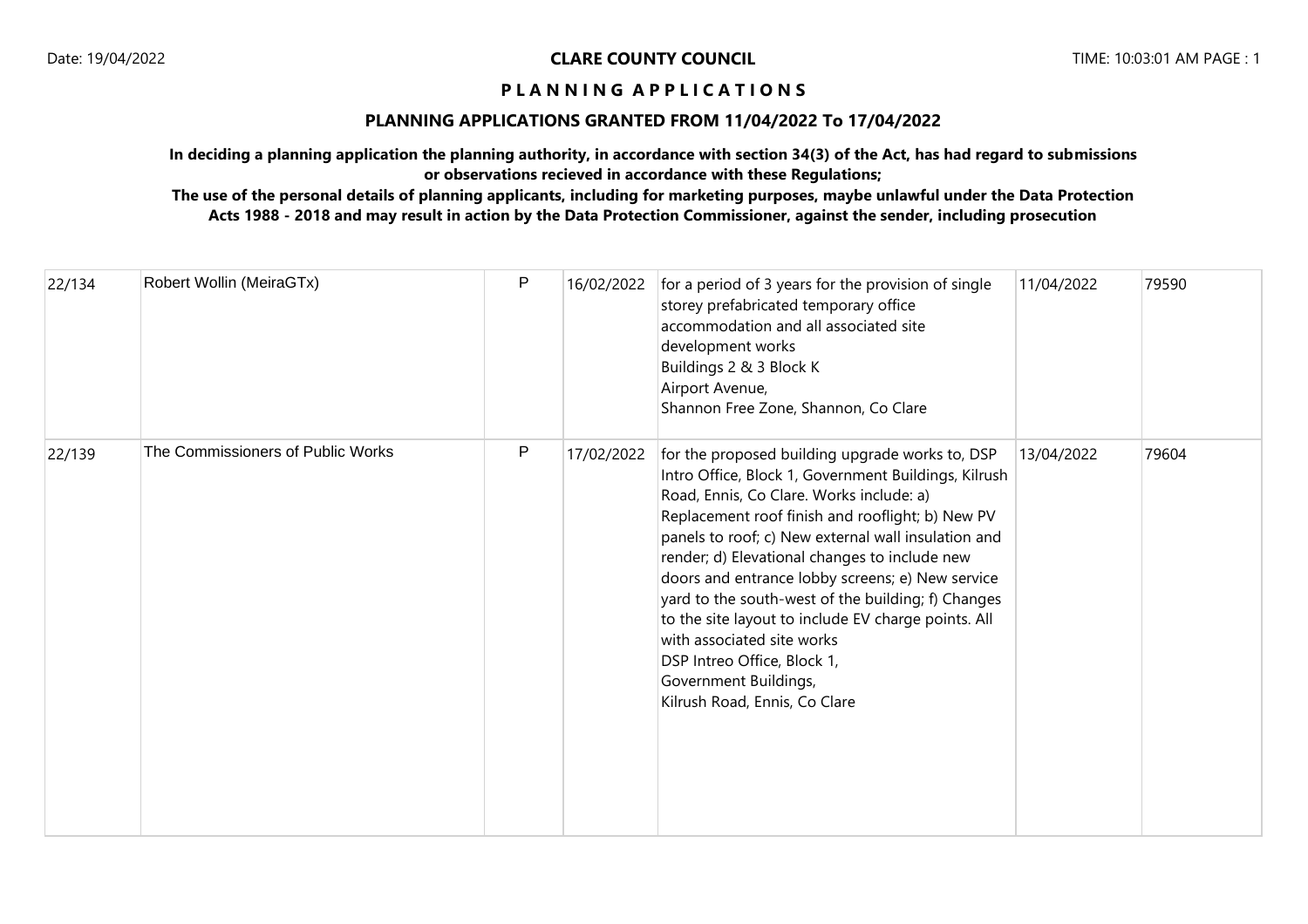## **PLANNING APPLICATIONS GRANTED FROM 11/04/2022 To 17/04/2022**

**In deciding a planning application the planning authority, in accordance with section 34(3) of the Act, has had regard to submissions or observations recieved in accordance with these Regulations;**

| 22/143 | Margaret & Pat McMahon | P            | 17/02/2022 | the development will consist of 2 single storey<br>extensions to the rear and side of the existing<br>bungalow approved under reference P8/11657 and<br>all associated site development works<br>Woodpark House,<br>Drumquin,<br>Barefield, Ennis, Co Clare V95 E02H | 11/04/2022 | 79588 |
|--------|------------------------|--------------|------------|----------------------------------------------------------------------------------------------------------------------------------------------------------------------------------------------------------------------------------------------------------------------|------------|-------|
| 22/144 | Beth Hayden            | $\mathsf{R}$ | 17/02/2022 | of the following; a) the alterations to the existing<br>dwelling house b) the garage/shed as constructed<br>along with associated site works<br><b>Ballyvaskin North</b><br>Miltown Malbay<br>Co Clare                                                               | 13/04/2022 | 79605 |
| 22/145 | Nigel Gibson           | P            | 17/02/2022 | to construct a stone faced front boundary wall to<br>replace the existing sod and stone boundary ditch<br>to the front of the dwelling house<br>Kiltrellig<br>Kilbaha, Kilrush<br>Co Clare                                                                           | 11/04/2022 | 79586 |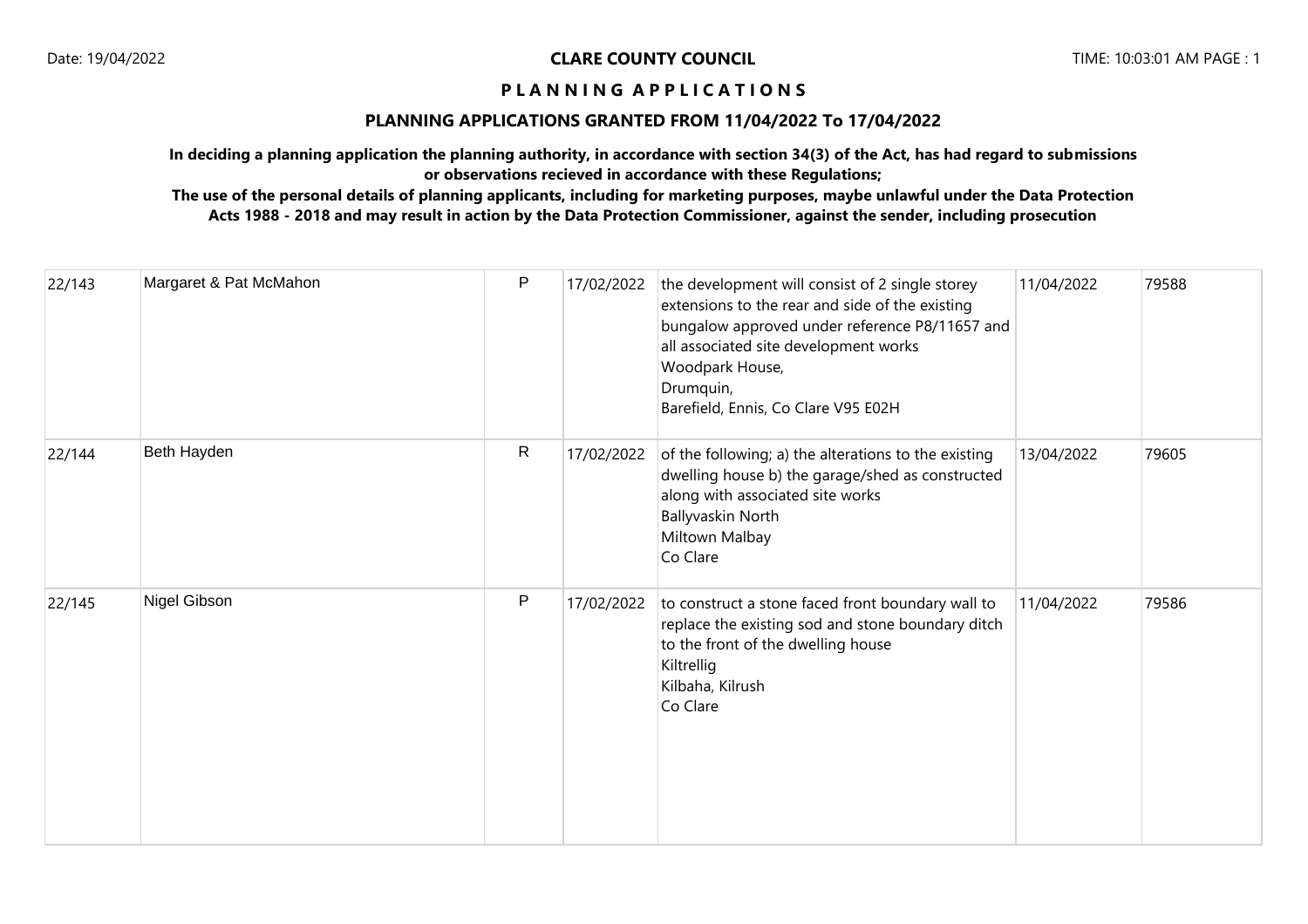# **PLANNING APPLICATIONS GRANTED FROM 11/04/2022 To 17/04/2022**

**In deciding a planning application the planning authority, in accordance with section 34(3) of the Act, has had regard to submissions or observations recieved in accordance with these Regulations;**

| 22/153 | T.J. Garrihy                  | $\mathsf{P}$ | 21/02/2022 | to: (a) Demolish existing farm buildings, (b)<br>Renovate and extend existing dwelling house with<br>all associated site works<br>Carhuclough<br>Ennistymon<br>Co. Clare<br>V95 W2D3                                                                                                                                                                                                                                                                                                              | 14/04/2022 | 79614 |
|--------|-------------------------------|--------------|------------|---------------------------------------------------------------------------------------------------------------------------------------------------------------------------------------------------------------------------------------------------------------------------------------------------------------------------------------------------------------------------------------------------------------------------------------------------------------------------------------------------|------------|-------|
| 22/155 | Shannon Airport Authority DAC | P            | 22/02/2022 | for an Electric Vehicle (EV) charging hub. The<br>development will consist of EV charging facilities<br>for public and staff use, an ESB Substation, a<br>pedestrian crossing, signage and all associated site<br>works<br>Shannon Airport<br>Rineanna South<br>Shannon, Co Clare                                                                                                                                                                                                                 | 12/04/2022 | 79601 |
| 22/156 | Maurene Walsh                 | $\mathsf{R}$ | 22/02/2022 | of the following variations to the previously<br>approved (16/106) works, namely to: a) The<br>bungalow roof ridge line. b) The fenestration<br>throughout, including the omission of bay<br>windows to the side and rear. c) The bungalow<br>front entrance. d) The front building-line of the<br>integrated garage. e) The overall floor area which is<br>increased. f) All associated site and internal works<br>'Whitton Lodge'<br>Ballynacragga,<br>Ennis Road, Newmarket-on-Fergus Co Clare | 12/04/2022 | 79596 |